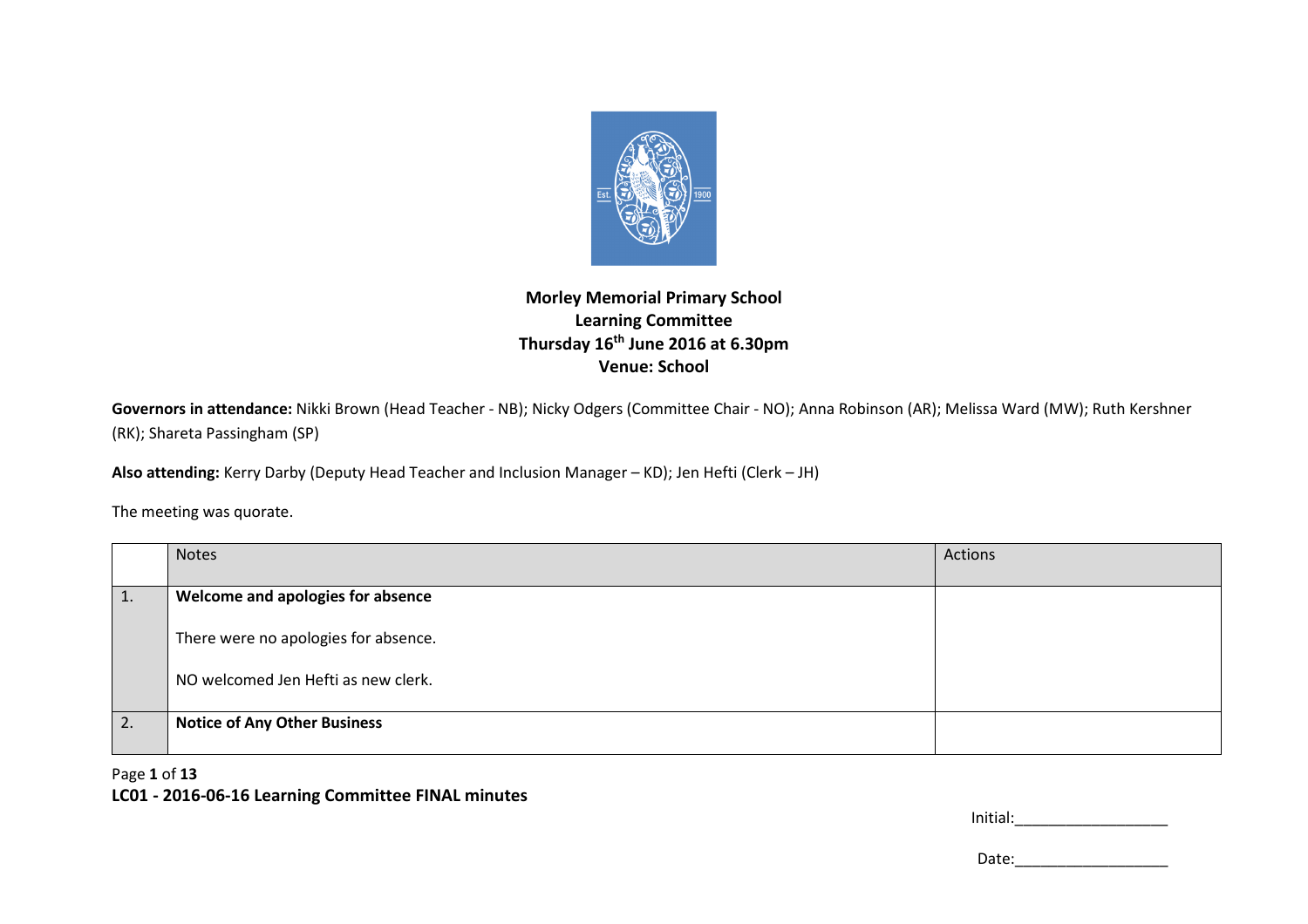|    | <b>Notes</b>                                                                                                                              | Actions                                                 |
|----|-------------------------------------------------------------------------------------------------------------------------------------------|---------------------------------------------------------|
|    | None.                                                                                                                                     |                                                         |
| 3. | Declarations of interest relating to items on this agenda                                                                                 |                                                         |
|    | No interests were declared.                                                                                                               |                                                         |
| 4. | Review and acceptance of the minutes of the meeting held on 4th February 2016 (circulated) and matters                                    |                                                         |
|    | arising                                                                                                                                   |                                                         |
|    | Actions                                                                                                                                   | L1606-01 - Clerk - upload minutes to<br>school website. |
|    | Head Teacher to raise Special Educational Needs and Disabilities (SEND) funding issues with<br>$\bullet$<br>Resources committee - ONGOING |                                                         |
|    | All other actions complete.                                                                                                               |                                                         |
|    | The minutes were accepted as a true record and signed by the Chair. I don't think I signed, did I?                                        |                                                         |

|--|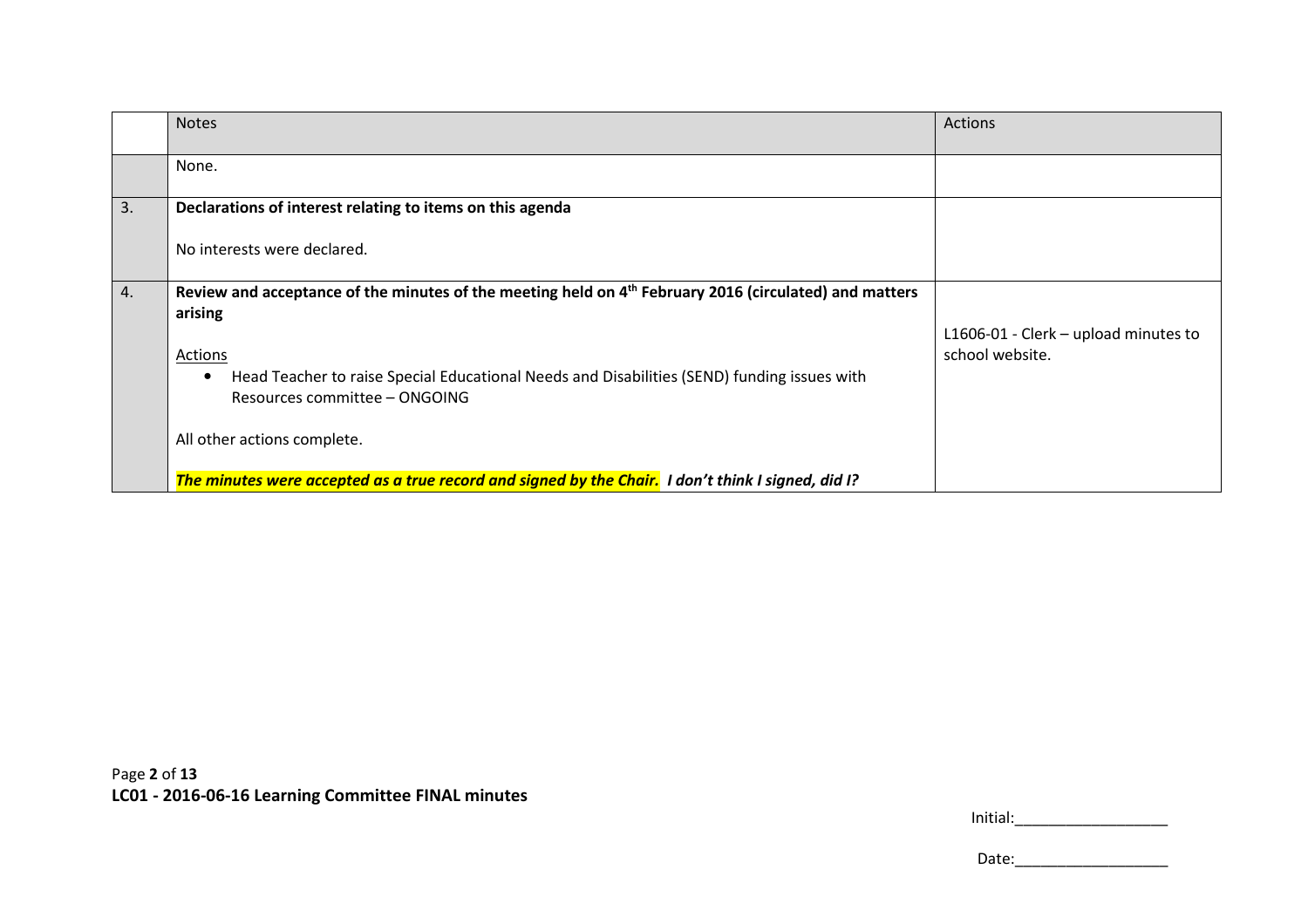|    | <b>Notes</b>                                                                                                                                                                                                                                                                                                                                                                                                                                                                                                                                                                                                                                                                            | <b>Actions</b>                                                            |
|----|-----------------------------------------------------------------------------------------------------------------------------------------------------------------------------------------------------------------------------------------------------------------------------------------------------------------------------------------------------------------------------------------------------------------------------------------------------------------------------------------------------------------------------------------------------------------------------------------------------------------------------------------------------------------------------------------|---------------------------------------------------------------------------|
| 5. | To consider how Morley Memorial Primary School can fulfil its vision for pupils with SEND<br>Governors noted that these discussions would form the basis of a general approach for school to adopt and<br>would inform planning for next year and the longer term.                                                                                                                                                                                                                                                                                                                                                                                                                      |                                                                           |
|    | NB provided a summary of the SEND Code Of Practice which is attached to these minutes.<br><b>Clarifying goals</b>                                                                                                                                                                                                                                                                                                                                                                                                                                                                                                                                                                       | L1606-02 - NB to send document to JH<br>to be uploaded to governors' site |
|    | There was a discussion around what our goals should be re SEND to ensure children with complex needs<br>who also experience other challenges are supported.                                                                                                                                                                                                                                                                                                                                                                                                                                                                                                                             |                                                                           |
|    | KD advised the following:<br>Those pupils with Education Health and Care Plans (EHCPs) have been assessed and interventions<br>$\bullet$<br>are in place<br>There has been a 100% success rate of transferring existing statements to EHCPs<br>Some pupils are at risk of losing their statement or not qualifying for an EHCP as they no longer<br>meet the new criteria<br>The EHCP application is a challenging process for which the appropriate evidence must be provided.<br>$\bullet$<br>The application is more difficult when a pupil has needs in only one area. It is not always clear what<br>evidence needs to be submitted. This is because the system is relatively new. |                                                                           |
|    | A governor queried the outcome of an EHCP being granted. KD advised that the funds are used to support<br>staffing such as a 1:1 Teaching Assistant (TA). To date no parents have asked for the personalised budget<br>which can be used to fund activities they deem appropriate to support their child, such as music therapy.                                                                                                                                                                                                                                                                                                                                                        |                                                                           |
|    | There will potentially be three pupils in the September 2016 intake with high needs. 1 of these<br>$\bullet$<br>pupils has had their EHCP application turned down and has gone to appeal. The remaining two<br>pupils have not applied. They will be assessed further on entry to the school.                                                                                                                                                                                                                                                                                                                                                                                           |                                                                           |

# Page **3** of **13LC01 - 2016-06-16 Learning Committee FINAL minutes**

| Initial: |
|----------|
|----------|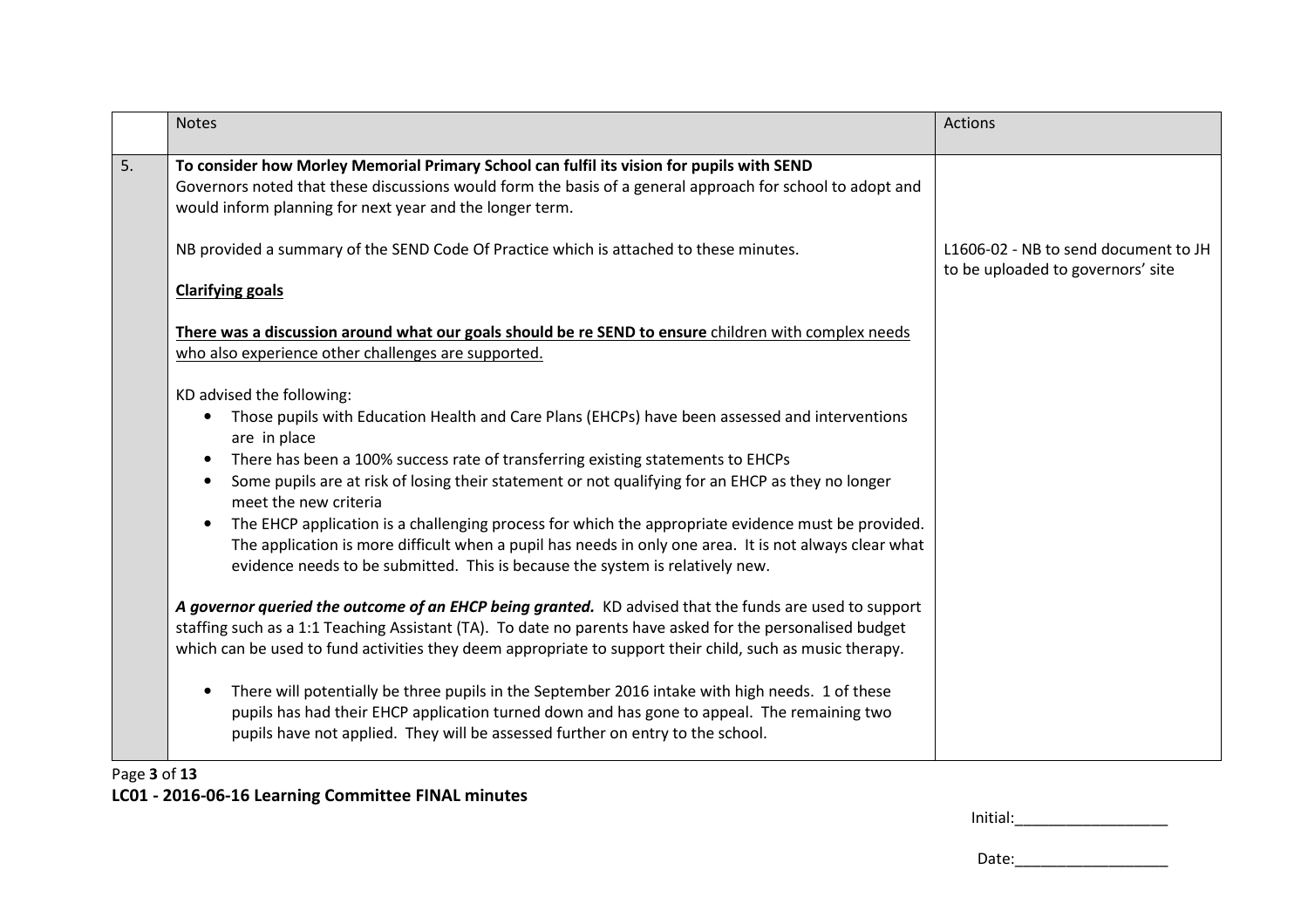| <b>Notes</b>                                                                                                                                                                                                                                                                                                                                                                                                                                                                                                                                                                                                                                                                                                                                                                                                                                                                                                                                                                         | <b>Actions</b> |
|--------------------------------------------------------------------------------------------------------------------------------------------------------------------------------------------------------------------------------------------------------------------------------------------------------------------------------------------------------------------------------------------------------------------------------------------------------------------------------------------------------------------------------------------------------------------------------------------------------------------------------------------------------------------------------------------------------------------------------------------------------------------------------------------------------------------------------------------------------------------------------------------------------------------------------------------------------------------------------------|----------------|
| A governor queried how long the application process takes. KD advised that it can be dependent on how<br>long it takes to gather evidence. Interventions are planned and their effectiveness assessed and there can<br>be input from external agencies. If the application is turned down, it cannot be made again for 12 months.<br>The previous Special Educational Needs and Disabilities (SEND) Code of Practice had been in place<br>for some time. The qualifying criteria have over time become more stringent.<br>Under the new Code of Practice, the specialist team including the Educational Psychologist (EP) will<br>$\bullet$<br>visit and set objectives with school and parents. The objectives are shorter term.<br>Teaching staff now have more responsibility for SEND in terms of monitoring the appropriateness of<br>interventions and identifying barriers to learning.                                                                                       |                |
| A governor queried whether access to the EP was an issue. KD advised that this was the case and has been<br>so historically. School does not have an allocated EP as it generally does not have a high proportion of high<br>needs. To access the EP, a Common Assessment Framework (CAF) form must be completed which is<br>reviewed by a panel who may then recommend the input of the EP.<br>KD noted that the support provided by the EP over this academic year had been positive, with a<br>$\bullet$<br>supportive, mutual relationship. However, access is very limited.<br>A pupil cannot access services from external agencies without completing the CAF. Parental<br>consent is required which can be a barrier as the CAF can be viewed as an intrusive document which<br>covers all members of the family and areas of family life.<br>A governor queried whether the use of the CAF is determined by the Local Authority (LA). KD advised that<br>this was the case. |                |
| A governor queried whether staff were confident in the process. KD advised that this was the case.                                                                                                                                                                                                                                                                                                                                                                                                                                                                                                                                                                                                                                                                                                                                                                                                                                                                                   |                |

## Page **4** of **13**

**LC01 - 2016-06-16 Learning Committee FINAL minutes**

| Initial: |
|----------|
|----------|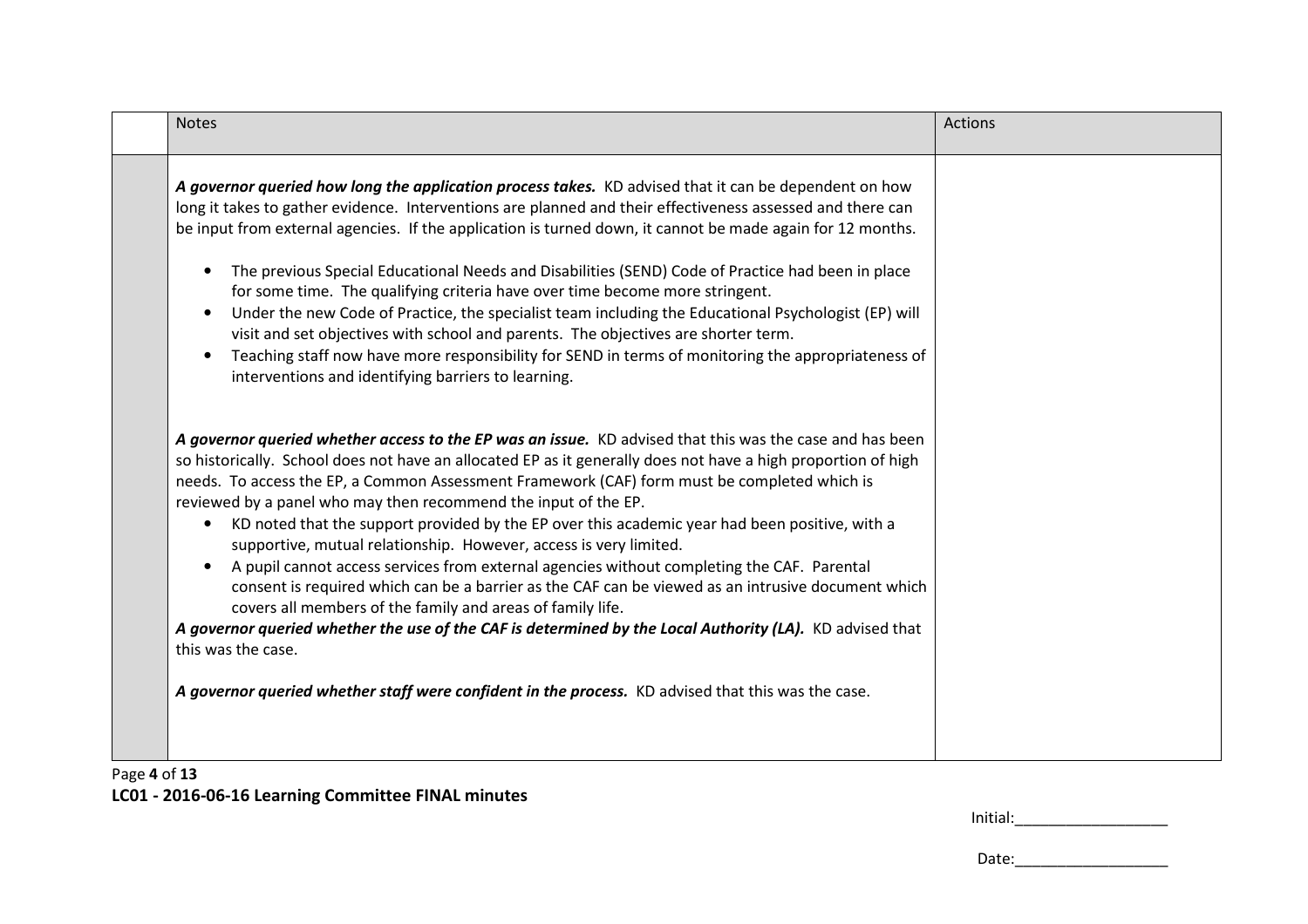| <b>Notes</b>                                                                                                                                                                                                                                                                                                                                           | <b>Actions</b> |
|--------------------------------------------------------------------------------------------------------------------------------------------------------------------------------------------------------------------------------------------------------------------------------------------------------------------------------------------------------|----------------|
| Goal 1: All children who need EHCP plans to have them in place because staff are clear about what<br>evidence needs to be submitted, "plan, review, do" procedures have been appropriately followed and the<br>school has had support from external professionals when appropriate.                                                                    |                |
| The Head Teacher noted that it is important that governors are familiar with the issues surrounding SEND<br>and that the individual pupils is always considered. Where there is underachievement, school looks at all<br>aspects such as attendance, uptake of enrichment activities if the pupil is in receipt of Pupil Premium<br>Funding (PPF) etc. |                |
| A governor noted that it was important to see an effective combination of strategies and interventions and<br>monitoring of the same.                                                                                                                                                                                                                  |                |
| KD noted that barriers to learning can arise through many aspects of school and home life such as<br>attendance, deprivation and emotional difficulties. Interventions do not only focus on academic skills, but<br>may take the form of Lego therapy, access to a counsellor, play therapy and sensory circuits.                                      |                |
| A governor queried how records are kept in the event that the SENCo role is transferred. KD advised that<br>all interventions have a monitoring record and before and after wellbeing indicators.                                                                                                                                                      |                |
| Goal 2: School to provide effective and targeted support to address the full range of difficulties experienced<br>by children with SEND not just low attainment (e.g. social exclusion, low attendance, lack of opportunity<br>due to poverty etc)                                                                                                     |                |
| The Head Teacher noted that the 'vision' for SEND in school was that all pupils are part of the school<br>community with a wide and rich curriculum that all can access. School will aim to ensure that the needs of<br>all are met, all pupils can experience successes and recognise that successes are different. It has been seen                  |                |

Page **5** of **13**

## **LC01 - 2016-06-16 Learning Committee FINAL minutes**

| Initial: |  |
|----------|--|
|----------|--|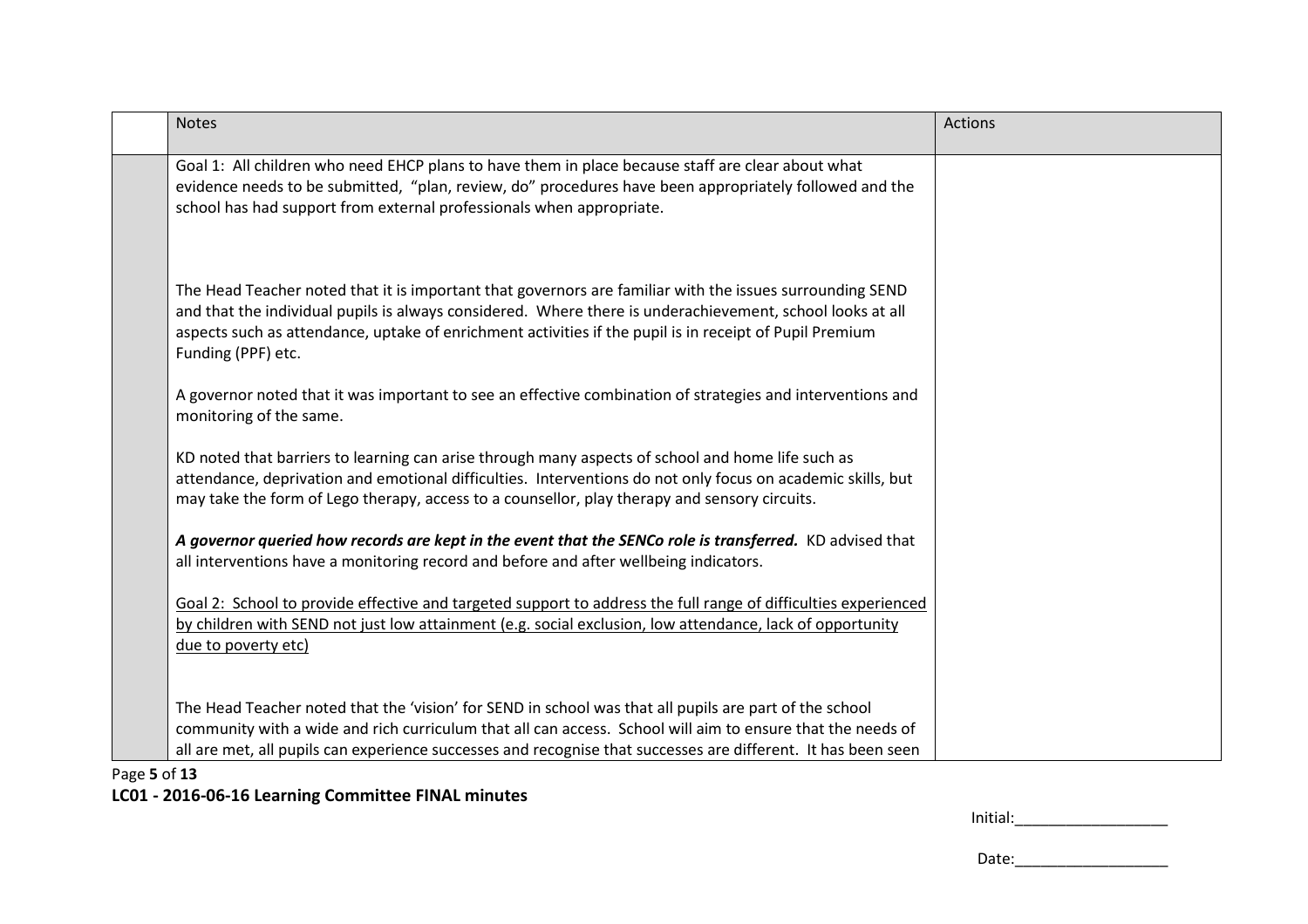| <b>Notes</b>                                                                                                                                                                                                                                                                                            | Actions |
|---------------------------------------------------------------------------------------------------------------------------------------------------------------------------------------------------------------------------------------------------------------------------------------------------------|---------|
| that pupils show a high level of acceptance of differences but this is difficult to capture, i.e. it cannot be<br>shown in data reports.                                                                                                                                                                |         |
| Governors should query whether there is a true sense of integration in school and the playground.                                                                                                                                                                                                       |         |
| Goal 3: To provide a wide and rich curriculum, accessible to all, so that all children with SEND can<br>experience success and have their success celebrated.                                                                                                                                           |         |
| There was a discussion around what our goals should be re Identification of alternative resources and<br>possible services outside school<br>KD advised the following:                                                                                                                                  |         |
| LA services are accessed via the CAF route. There is currently no alternative route.<br>$\bullet$<br>There is a lot of expertise in school<br>$\bullet$                                                                                                                                                 |         |
| Independent external providers tend to focus on the current 'hot topic' which is currently young<br>$\bullet$<br>people's mental health                                                                                                                                                                 |         |
| It is important for school to assess the track record of such providers, cost or 'value for money' and<br>$\bullet$<br>the measurable outcomes                                                                                                                                                          |         |
| There are funding implications if it is deemed that a pupils requires support whilst waiting for the<br>$\bullet$<br>outcome of their EHCP application. School will pay, for example, a 1:1 TA salary. School will also<br>fund the first £6K of any support even once funding via an EHCP is received. |         |
| A governor queried whether support was in place at nursery/pre-school for the three pupils noted above<br>who start Reception in September. KD advised that this was the case but there may be other children with<br>additional needs who the school have not been notified about.                     |         |
| Goal 4: The school to have identified external providers with a track record of improving outcomes for<br>pupils with SEND, who are affordable and provide good value for money.                                                                                                                        |         |
|                                                                                                                                                                                                                                                                                                         |         |

## Page **6** of **13**

#### **LC01 - 2016-06-16 Learning Committee FINAL minutes**

| Initial: |  |
|----------|--|
|          |  |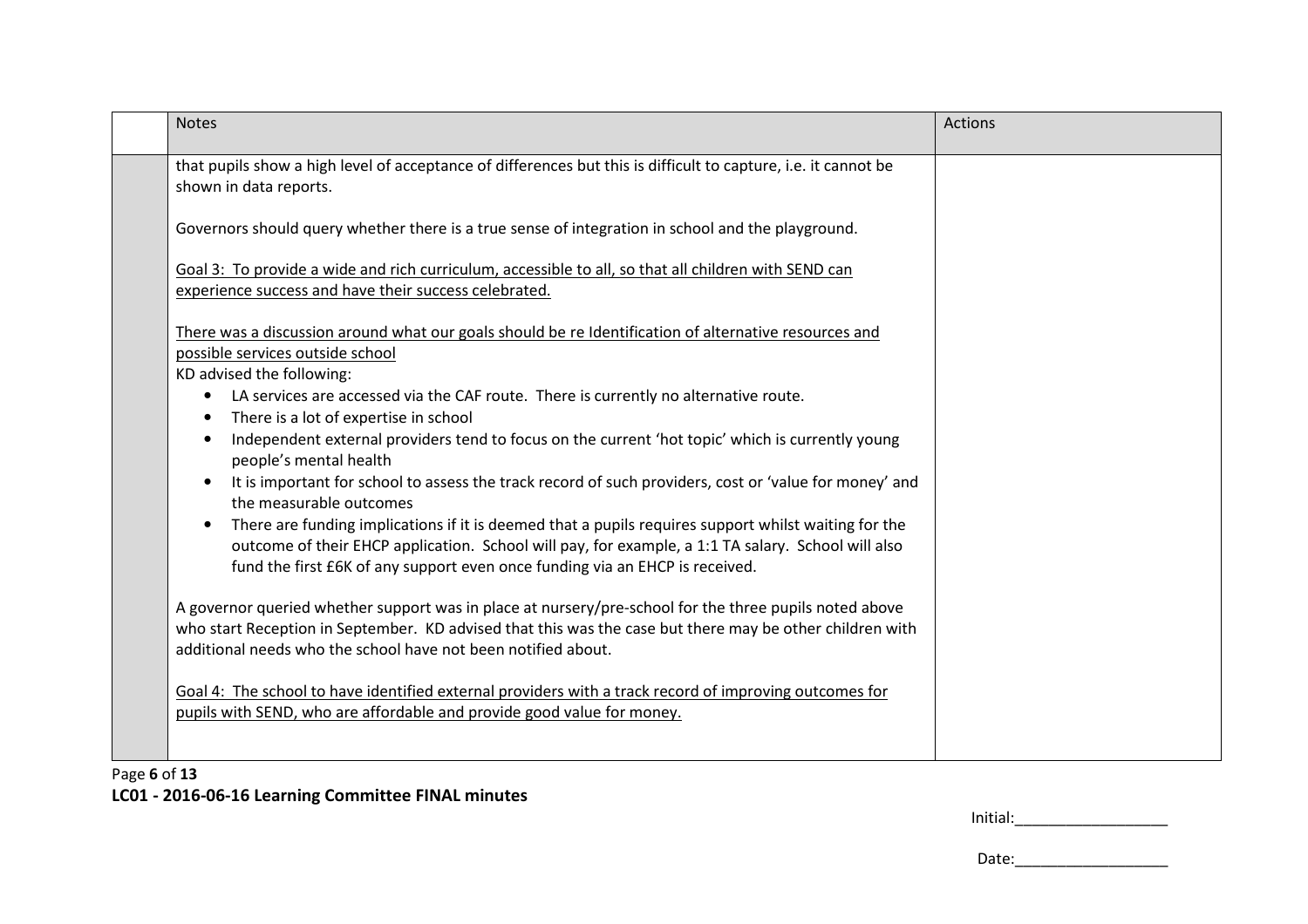| <b>Notes</b>                                                                                                                                                                                                                                                                                                                                                                                                                                                                                                                                                                                                                                                                                                                                               | <b>Actions</b>                                                                          |
|------------------------------------------------------------------------------------------------------------------------------------------------------------------------------------------------------------------------------------------------------------------------------------------------------------------------------------------------------------------------------------------------------------------------------------------------------------------------------------------------------------------------------------------------------------------------------------------------------------------------------------------------------------------------------------------------------------------------------------------------------------|-----------------------------------------------------------------------------------------|
| There was a discussion around what our goals should be re ensuring all staff are effective in assessing,<br>implementing and reviewing interventions<br>KD advised the following:<br>Staff continually research evidence based interventions and undergo training accordingly<br>$\bullet$<br>All staff are trained in certain interventions and conditions<br>There is a rolling process of ensuring training is up to date and general Continuing Professional<br>$\bullet$<br>Development (CDP) for all teaching staff and TAs but in the case of a very specific need, only the<br>teacher or TA for that pupil will undergo the training.<br>A governor questioned how to balance the needs of specific groups with what is applicable to all pupils. |                                                                                         |
| KD advised that, for example, training on dyslexia provides tools for literacy that apply to all pupils.<br>The Head Teacher noted that it was not realistic to expect all teaching staff to have confidence in all areas<br>of very complex needs. An Assistant Head Teacher with responsibility for inclusion has been appointed who<br>will take over this responsibility from current Deputy Head, to whom teachers can go for advice.<br>A governor queried whether breakout areas had been considered within the building renovation plans.<br>The Head Teacher advised that space will be limited but there will be more flexibility.                                                                                                               |                                                                                         |
| Goal 5: All staff to take full responsibility for meeting the needs of children with SEND in their class.<br>Goal 6: Staff to have access to a high-quality rolling-programme of training on common SEND issues (e.g.                                                                                                                                                                                                                                                                                                                                                                                                                                                                                                                                      | L1606-03 - KD/NB to reflect on<br>priorities for SEND and feed back at<br>next meeting. |
| dyslexia, autism) and access to specific training to meet the needs of particular children in their class.<br><b>Diagnosis of the challenges</b><br>Discussion around to what extent Morley is far away or close to achieving the desired goals. Challenges                                                                                                                                                                                                                                                                                                                                                                                                                                                                                                |                                                                                         |
| that are preventing Morley from achieving its SEND goals were discussed.                                                                                                                                                                                                                                                                                                                                                                                                                                                                                                                                                                                                                                                                                   |                                                                                         |

Page **7** of **13**

**LC01 - 2016-06-16 Learning Committee FINAL minutes**

| tial:<br>. Մա<br>_____ |
|------------------------|
|------------------------|

Date:\_\_\_\_\_\_\_\_\_\_\_\_\_\_\_\_\_\_\_\_\_\_\_\_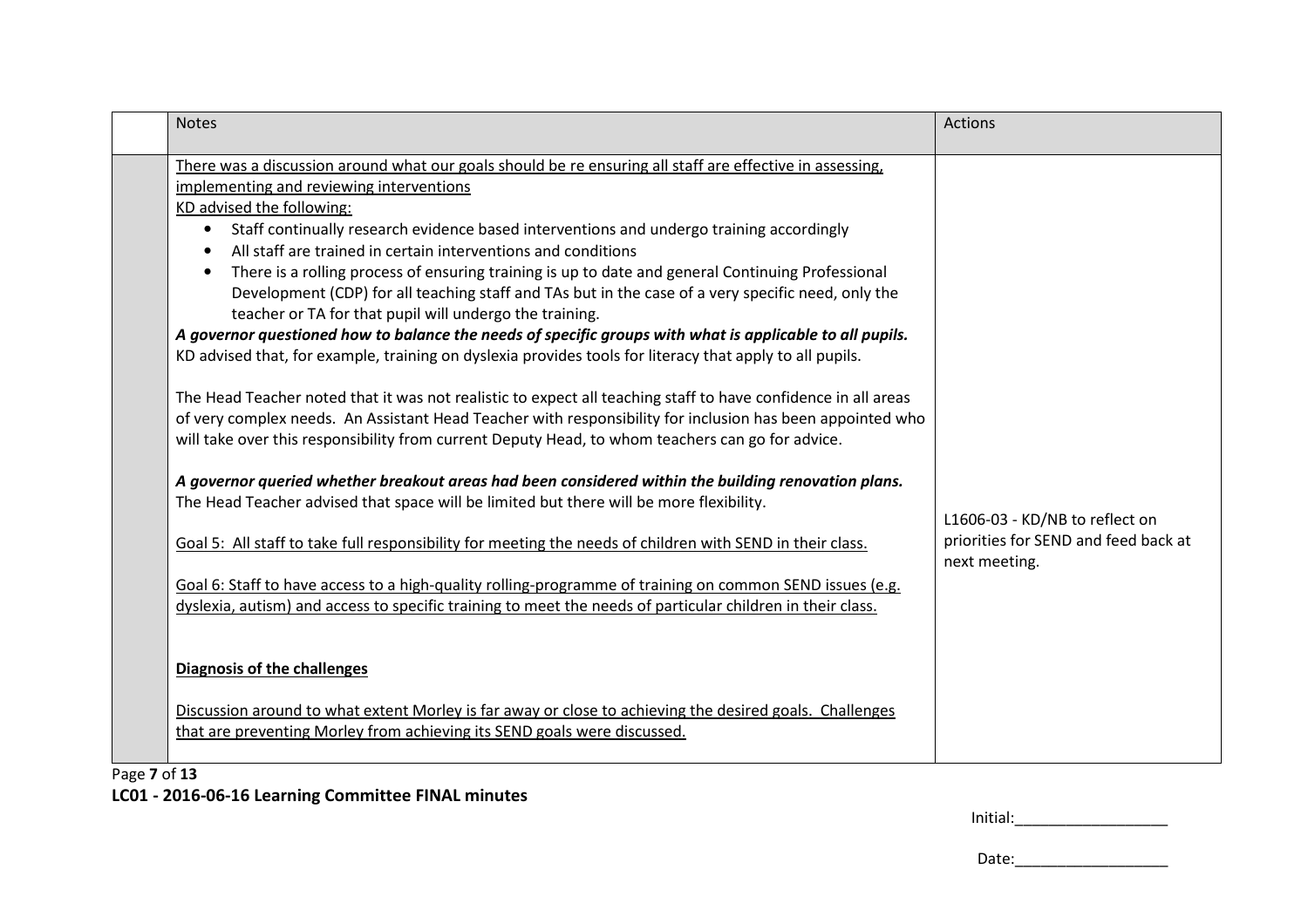| <b>Notes</b>                                                                                                                                                                                                                                                | <b>Actions</b> |
|-------------------------------------------------------------------------------------------------------------------------------------------------------------------------------------------------------------------------------------------------------------|----------------|
| KD noted the following:                                                                                                                                                                                                                                     |                |
| School are always striving to improve the provision                                                                                                                                                                                                         |                |
| SEND had been well resourced this year                                                                                                                                                                                                                      |                |
| SEND pupils are making accelerated progress compared to non-SEND pupils                                                                                                                                                                                     |                |
| There is reinforcement of the message that all teachers are SEND teachers<br>$\bullet$                                                                                                                                                                      |                |
| Teachers should be able to talk about SEND pupils in pupil progress meetings in the same level of<br>detail as others                                                                                                                                       |                |
| A governor noted that SEND is a collective responsibility and queried how to encourage those who do not<br>feel it is part of their role. The Head Teacher advised that skills and experience are shared by teachers and<br>coaching takes place if needed. |                |
| A governor asked how close school are to implementing the wide and rich curriculum that all can access.                                                                                                                                                     |                |
| The Head Teacher advised the following:                                                                                                                                                                                                                     |                |
| SEND pupils are doing well in school<br>$\bullet$                                                                                                                                                                                                           |                |
| There are no pupils at risk of exclusion                                                                                                                                                                                                                    |                |
| School celebrates the diversity within its community                                                                                                                                                                                                        |                |
| School is inclusive with SEND pupils spending the majority of their time in the classroom<br>$\bullet$                                                                                                                                                      |                |
| Pupils are accepting of their peers with SEND when they have known them over time however                                                                                                                                                                   |                |
| there is some work to do with pupils who start school mid-phase.                                                                                                                                                                                            |                |
| There are at times issues with social inclusion depending on a pupil's background                                                                                                                                                                           |                |
| Governors asked what were the priorities for SEND pupils from all of the goals highlighted above.                                                                                                                                                           |                |
| KD and NB will reflect and feed back at the next meeting of this committee.                                                                                                                                                                                 |                |
| Clarifying what broad approaches will be used to achieve SEND goals                                                                                                                                                                                         |                |
| The following points were noted:                                                                                                                                                                                                                            |                |
| Staff to take ownership                                                                                                                                                                                                                                     |                |

## Page **8** of **13LC01 - 2016-06-16 Learning Committee FINAL minutes**

| Initial: |  |
|----------|--|
|----------|--|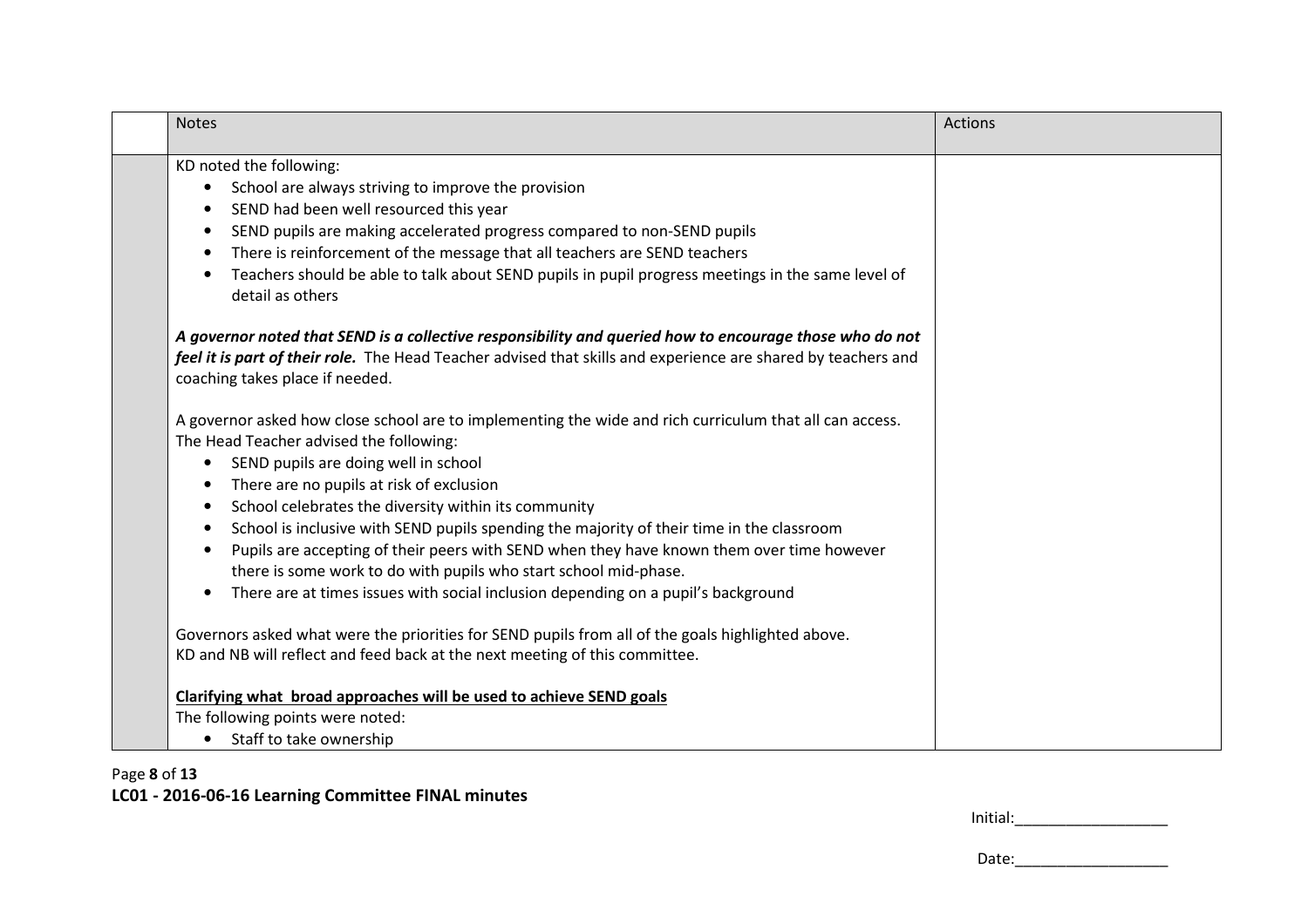|    | <b>Notes</b>                                                                                                                                                                                                                                                                                                                                                                                                                                                                                                                                                 | Actions                                                                                        |
|----|--------------------------------------------------------------------------------------------------------------------------------------------------------------------------------------------------------------------------------------------------------------------------------------------------------------------------------------------------------------------------------------------------------------------------------------------------------------------------------------------------------------------------------------------------------------|------------------------------------------------------------------------------------------------|
|    | CDP is part of the process<br>$\bullet$<br>Effective monitoring is vital<br>Processes and approach have been refined over the past year<br>Self-reflection is a key part of the process<br>School is continuing to build robust systems<br>$\bullet$<br><b>Actions</b><br><b>School Development Plan priorities</b><br>The Head Teacher advised that the Year 6 results/achievement data will inform the SDP and related SEND<br>priorities. However, targets to support children with SEND will be a priority and will feature on the SDP for<br>next year. |                                                                                                |
|    | 8.45pm - KD left the meeting                                                                                                                                                                                                                                                                                                                                                                                                                                                                                                                                 |                                                                                                |
| 6. | <b>Data</b><br>The data reports for Spring term 2016 were circulated prior to the meeting and are attached to these<br>minutes.                                                                                                                                                                                                                                                                                                                                                                                                                              |                                                                                                |
|    | Governors discussed access to Target Tracker and the most appropriate amount/nature of data presented<br>to governors for review. It was noted that Key Stage summaries are not appropriate and that data for each<br>year group should be reviewed.                                                                                                                                                                                                                                                                                                         | L1606-04 - NB to send PDF of data to<br>NO to ascertain whether it can be<br>exported to Excel |

# Page **9** of **13**

## **LC01 - 2016-06-16 Learning Committee FINAL minutes**

| Initial: |  |
|----------|--|
|----------|--|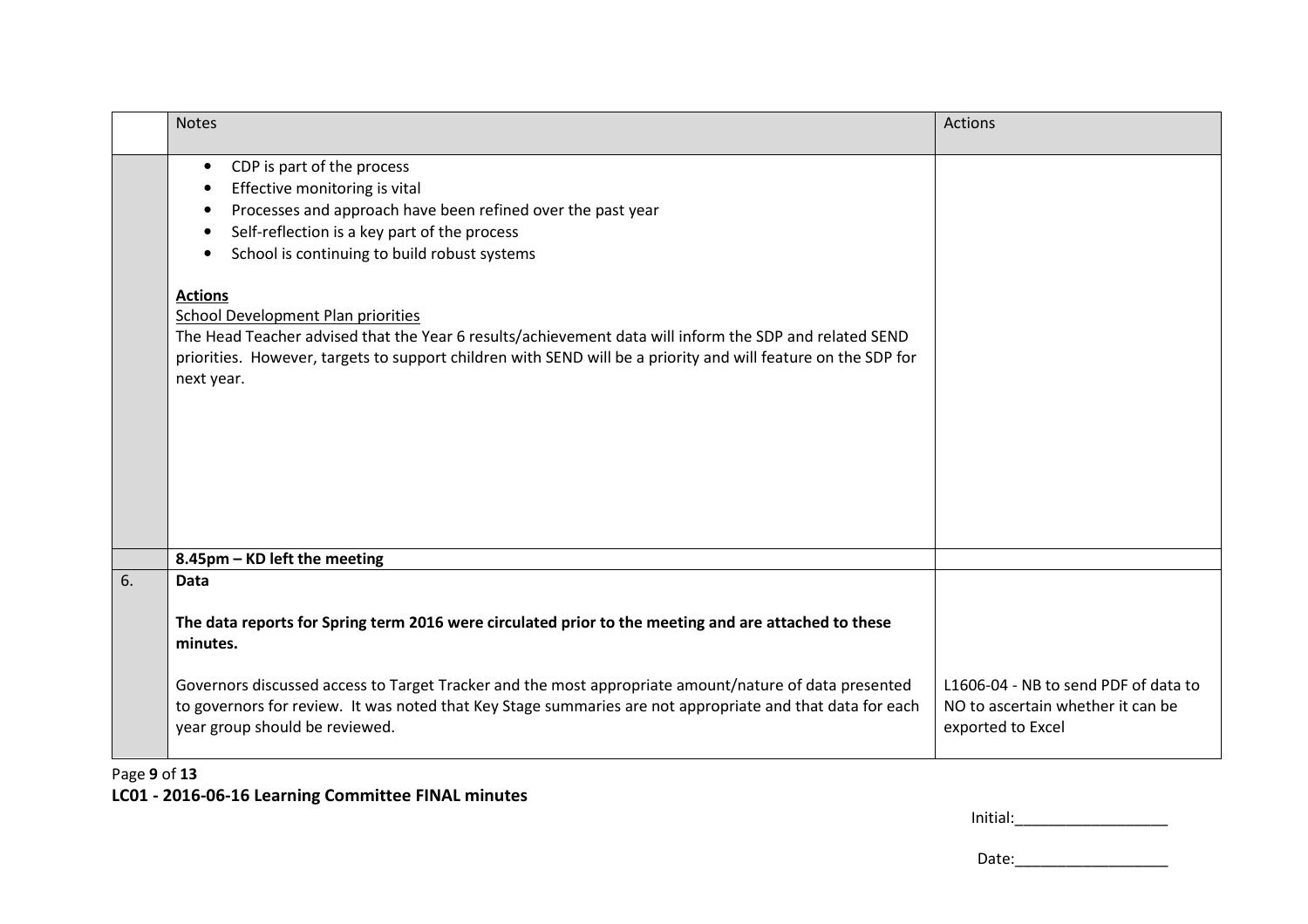| <b>Notes</b>                                                                                                                                                                                                                                                                                                                                                                                                                                                              | <b>Actions</b> |
|---------------------------------------------------------------------------------------------------------------------------------------------------------------------------------------------------------------------------------------------------------------------------------------------------------------------------------------------------------------------------------------------------------------------------------------------------------------------------|----------------|
| A governor queried that there were no pupils in the 'More Able' column. The Head Teacher advised that<br>no pupils are 'tagged' in the system as being More Able as they may not be in that category across all<br>subjects.                                                                                                                                                                                                                                              |                |
| A governor queried why no pupils were graded as more than secure for their own year group. The Head<br>Teacher advised that this was the case as pupils are given time to develop and deepen skills in a range of<br>contexts rather than being pushed 'up the ladder' into the year above's banding. For example in Maths,<br>pupils will be given the opportunity to apply and develop their knowledge rather than simply solving<br>problem using i.e. bigger numbers. |                |
| A governor queried how this is assessed. The Head Teacher advised that the teacher can apply a 'Secure+'<br>judgement which reflects a deeper level of understanding.                                                                                                                                                                                                                                                                                                     |                |
| A governor queried if a pupil is at Secure+ in year 2, they will start Year 3 doing the same work. The Head<br>Teacher advised that the work for Band 3 'Beginning' was not the same as Band 2 'Secure +' so work would<br>not be repeated. There is a challenge around how to deepen thinking and skilfully question pupils in order<br>to develop their learning.                                                                                                       |                |
| A governor queried whether all work for pupils who are at Secure+ is required to be assessed and whether<br>there were other opportunities for extension. The Head Teacher advised that pupils can choose some<br>challenges and that teaching staff are planning additional tasks using the mastery exemplifiers.                                                                                                                                                        |                |
| A governor challenged the lower rate of progress for Year 4. The Head Teacher advised that the teacher in<br>the Autumn term had been very cautious in her initial assessments. The new teacher has been reticent to<br>move away from these initial assessments in order that it is not perceived that the data appears inflated.                                                                                                                                        |                |
| A governor queried whether staff were gaining confidence with the assessment system. The Head Teacher<br>advised that this was the case. Progress data is less reliable at this stage than attainment data which has<br>been internally and externally moderated. This is due to the entry points in the Autumn term being difficult                                                                                                                                      |                |

# Page **10** of **13LC01 - 2016-06-16 Learning Committee FINAL minutes**

| Initial: |
|----------|
|----------|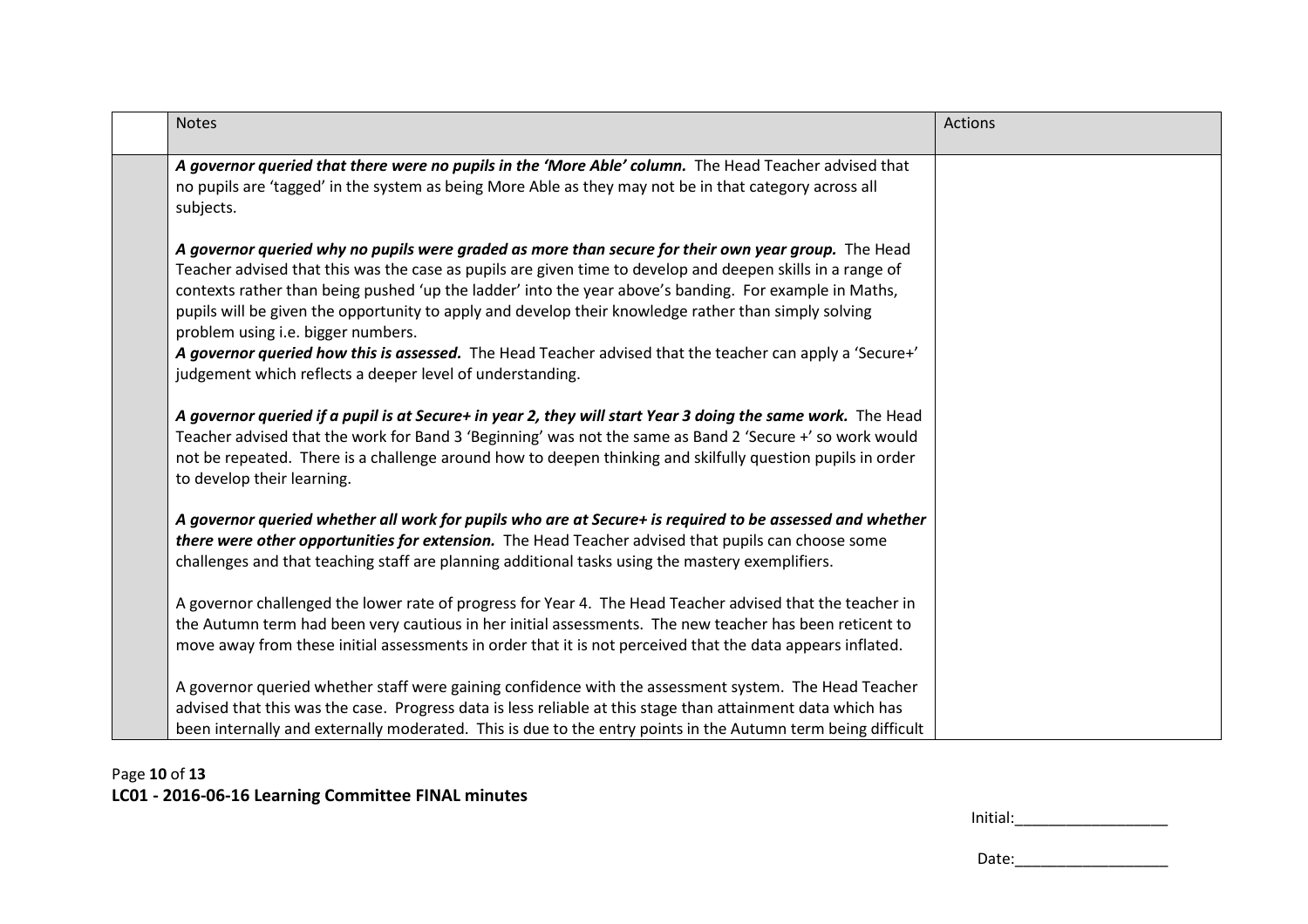|    | <b>Notes</b>                                                                                                                                                                                                                                                                                                                                                          | Actions                                          |
|----|-----------------------------------------------------------------------------------------------------------------------------------------------------------------------------------------------------------------------------------------------------------------------------------------------------------------------------------------------------------------------|--------------------------------------------------|
|    | to establish under the new system as teachers had little or no experience of the new assessment system in<br>September                                                                                                                                                                                                                                                |                                                  |
|    | A governor challenged the differing percentages of pupils deemed to be secure in the different year groups.<br>The Head Teacher advised that this was due to the varying degrees of professional judgement. School is<br>working towards being on common ground when making judgements. By the end of the year a robust<br>baseline will be established for 2016-2017 |                                                  |
|    | A governor challenged that the number of pupils making 4 steps of pupils was inconsistent and queried<br>whether there was an issue with particular cohorts. The Head Teacher advised:                                                                                                                                                                                |                                                  |
|    | in the case of Year 3 the Autumn term expectations were not high enough.<br>$\bullet$<br>There had been some reliance on old planning which did not meet the requirements of the new<br>curriculum. This has since been addressed.                                                                                                                                    |                                                  |
|    | There had been issues with Years 1 and 5 relating to changes in expectations. These issues had<br>been picked up via book scrutiny and addressed by SLT.                                                                                                                                                                                                              |                                                  |
|    | A governor noted that progress for Pupil Premium pupils was better than the rest of the cohort for Years 4,<br>5 and 6. The Head Teacher advised that interventions are being reviewed after a shorter time and changed<br>if necessary. Progress is in part due to the cumulative effect of interventions.                                                           |                                                  |
| 7. | <b>Policies</b>                                                                                                                                                                                                                                                                                                                                                       |                                                  |
|    | Personal, Social and Health Education policy                                                                                                                                                                                                                                                                                                                          | L1606-05 - Clerk to upload policy to<br>website. |
|    | The revised policy was circulated prior to the meeting and is attached to these minutes.                                                                                                                                                                                                                                                                              |                                                  |
|    | Governors approved the policy for use by the school.                                                                                                                                                                                                                                                                                                                  |                                                  |
| 8. | Dates of next meetings                                                                                                                                                                                                                                                                                                                                                |                                                  |

## Page **11** of **13**

# **LC01 - 2016-06-16 Learning Committee FINAL minutes**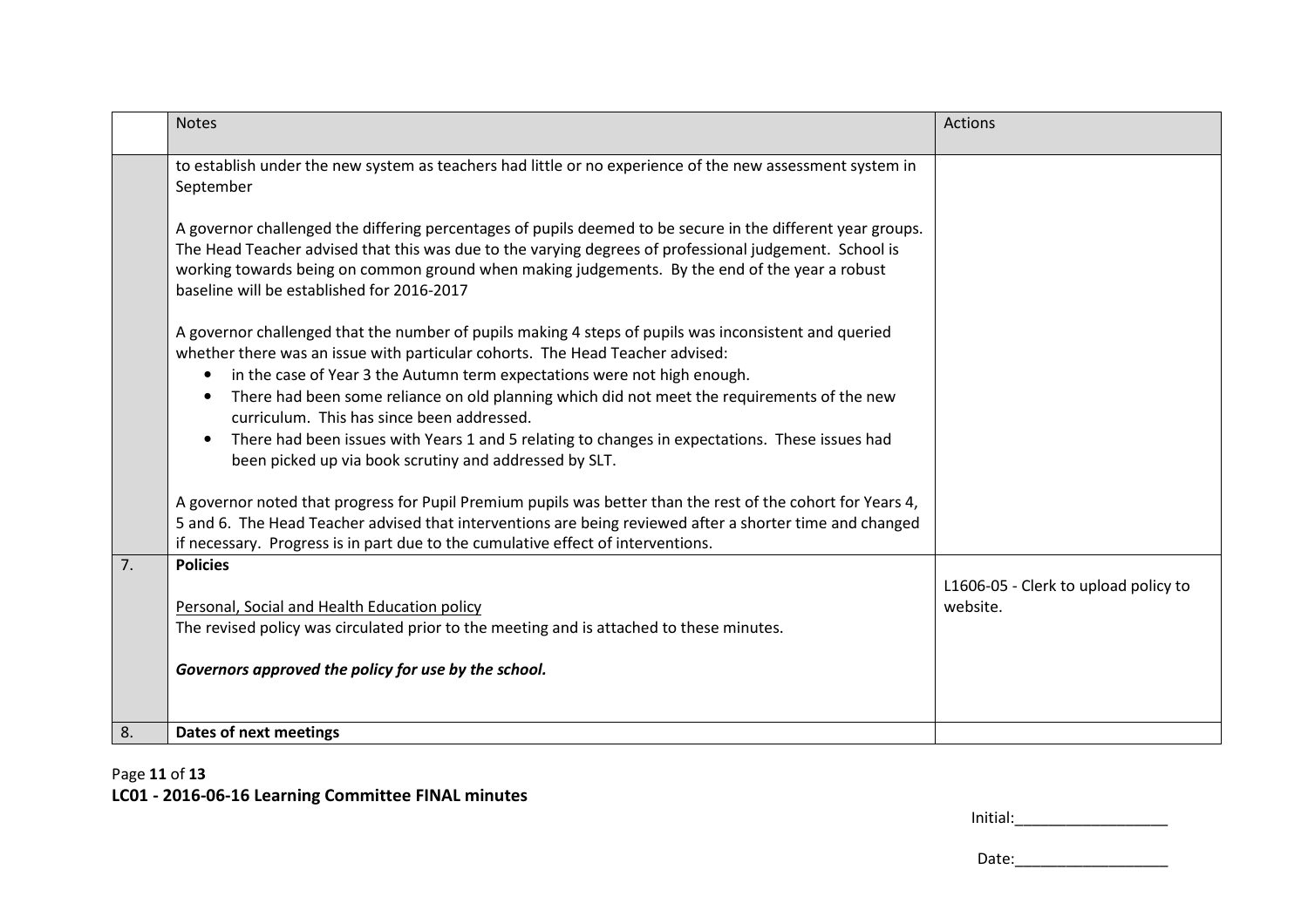|    | <b>Notes</b>                                                        | Actions |
|----|---------------------------------------------------------------------|---------|
|    | None established.                                                   |         |
| 9. | Any other business                                                  |         |
|    | None tabled. With no further business the meeting closed at 9.30pm. |         |

All decisions pay due regard to the school's equality policy and the Equality Act 2010

#### Actions

| Ref      | Minutes area          | Action                                                                           | Owner | Status/deadline |
|----------|-----------------------|----------------------------------------------------------------------------------|-------|-----------------|
| L1606-01 | 4 – Review of minutes | Upload minutes to school website.                                                | JH    | Open            |
| L1606-02 | $5 - SEND$            | NB to send Key Doc document to JH to be uploaded<br>to governors' site           | NB/JH | Open            |
| L1606-03 | $5 - SEND$            | KD/NB to reflect on priorities for SEND and feed<br>back at next meeting.        | KD/NB | Open            |
| L1606-04 | 6 - Data              | NB to send PDF of data to NO to ascertain whether<br>it can be exported to Excel | NB/NO | Open            |
| L1606-05 | ' – Policies          | Upload PHSE policy to website.                                                   | JH    | Open            |

Signed:

Page **12** of **13LC01 - 2016-06-16 Learning Committee FINAL minutes**

| Initial: |  |  |  |
|----------|--|--|--|
|          |  |  |  |